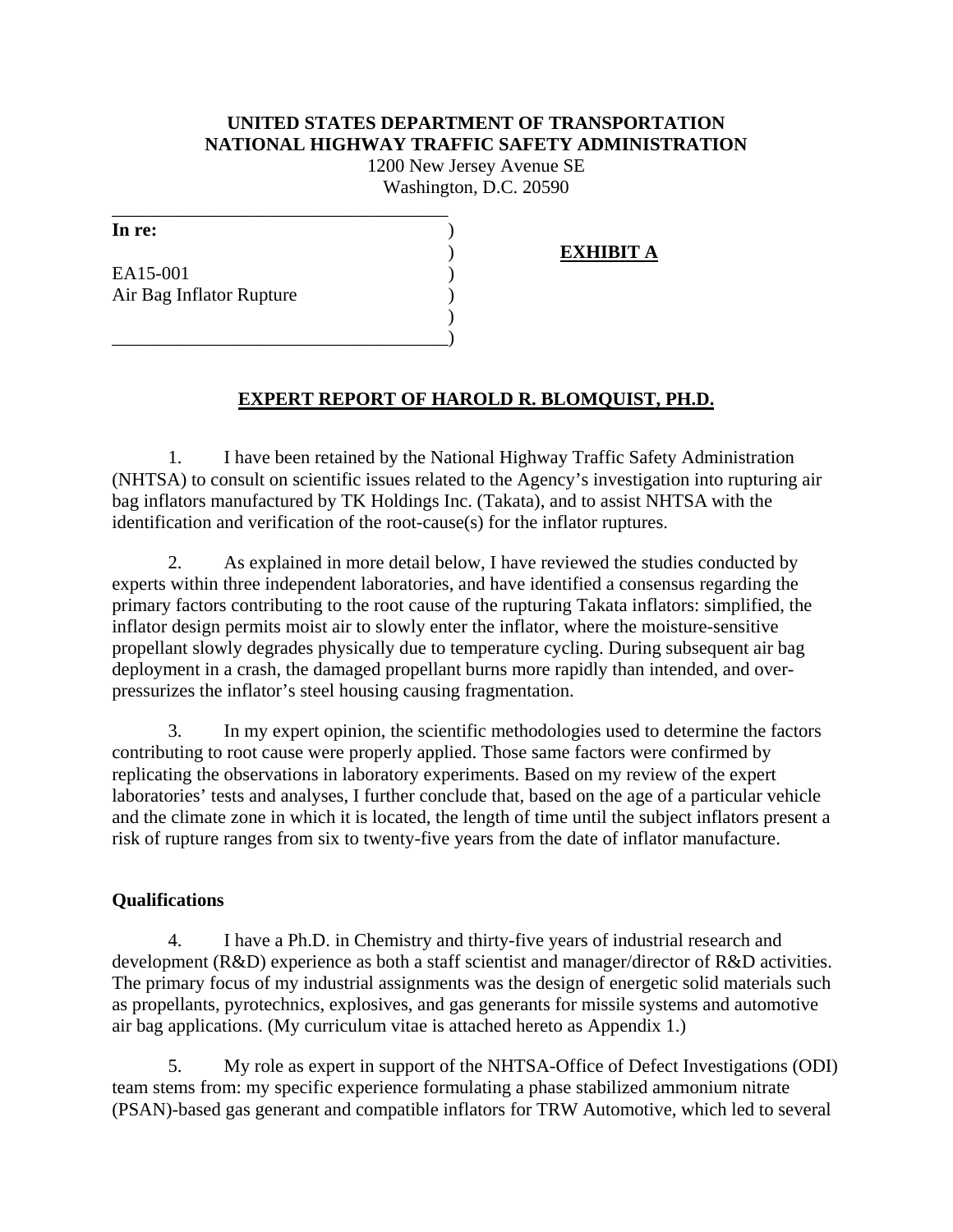of my twenty-five patents related to air bags; a presentation to the energetic materials experts at Los Alamos National Laboratory; and a technical paper describing the PSAN-based propellant and inflator presented at the national meeting of the American Institute of Chemical Engineers. Fundamental work from the TRW R&D included x-ray diffraction as a function of temperature, or T-XRD, at the University of Reno, which has been cited as the authoritative reference by the three investigating teams reviewed herein.

6. During my twenty years in automotive engineering and fifteen years as a scientist and R&D manager/director for three rocket companies, I gained wide ranging experience developing energetic materials and propulsion systems. I am familiar with the automotive development process for air bag systems and have employed nearly all of the test and analysis tools relied on by the various investigators to determine root cause of the Takata inflator fragmentation after aging in consumer vehicles, as further described below**.** This expertise informs my conclusions with respect to the rupturing Takata air bag inflators.

# **Air Bag and Inflator Rupture Overview**

7. Air bags have been installed in passenger vehicles beginning in the 1970s, in high volume since being mandated in 1991, and rolled out to reach 100% required frontal air bags by September 1, 1998. When deployed, air bags are filled with gas produced by an inflator, many of which involve ignition and burning of pyrotechnic chemical mixtures called propellants. Propellants are formed into shapes that burn in layers, from the outside of the part towards the center, which serves to control the speed at which the gas is generated. Requirements for inflator performance are governed by each vehicle manufacturer's specifications.

8. Since production began in or about June 2000, a family of Takata-manufactured inflators has contained a propellant that experts have found to degrade over time, sometimes causing excessive pressure to be generated during deployment, and potentially causing the steel inflator housing to rupture, propelling steel fragments outward. These metal fragments present vehicle occupants with the potential for injury or death. The overpressurization of the inflator and consequent rupture of the inflator's housing is sometimes referred to as an "inflator rupture," abbreviated IR. Both driver and passenger frontal inflators in this family of Takata inflators can experience an IR.

9. The affected Takata inflator family (i.e., driver and passenger inflators manufactured by Takata that do not contain a desiccant) deploys by igniting the **booster** propellant, designated by Takata as 3110, which in turn ignites the **main** propellant, designated by Takata as 2004 (which does not reference a date). These propellants are comprised of solid powders that are blended together and pressed to form the propellant part, akin to pharmaceutical tablets. Both propellant formulations and their manufacturing processes are proprietary to Takata. The main propellant contains PSAN, a moisture-sensitive oxidizer that, as described below, degrades the propellant part if exposed to moisture and temperature cycling.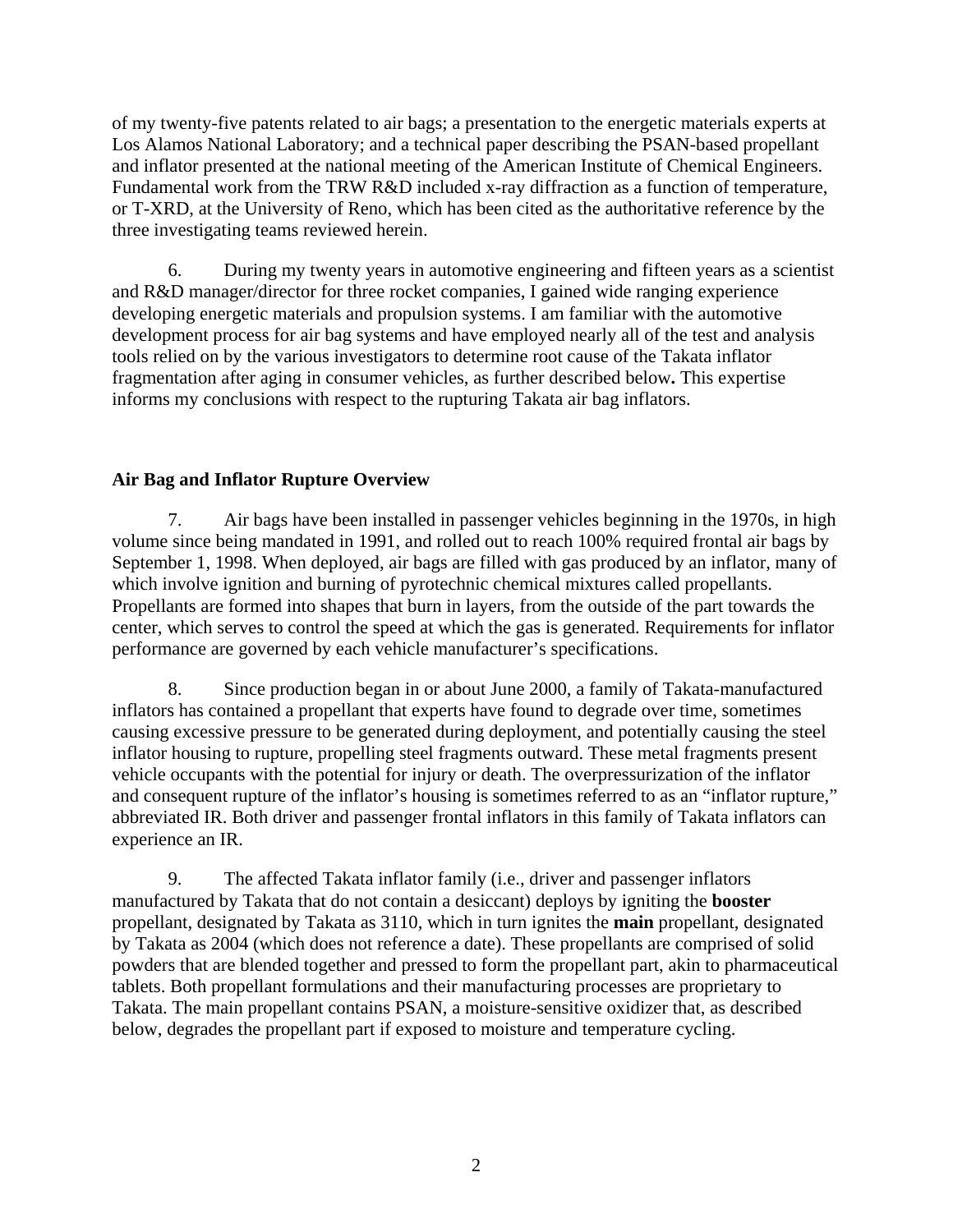# **Historical Background/Status of Takata Investigation**

10. Two populations of Takata airbag inflators have propelled dangerous steel fragments into the driver and passenger compartments of consumer vehicles. One group was not manufactured as designed and intended, and all vehicles affected by such manufacturing flaws have been recalled for inflator replacement. The other population was ostensibly manufactured as intended, but does not withstand normal climatic cycles, presenting a defect that arises some number of years after installation in the vehicle. Only part of the second group is presently under recall.

a. With respect to the first population, Takata had propellant manufacturing/handling control problems in the early years of inflator production. These manufacturing control problems led to injury and/or fatal events during deployment of some driver air bags and injury during deployment of some passenger air bags. This population is referred to as the *alpha* population, characterized by low density in the main propellant. It is bounded by specific date ranges of production at Takata. These inflators all have been recalled and are outside the scope of this discussion. That being said, some useful fundamental data was gathered during root cause studies of the *alpha* inflators and that data remains relevant to the current topic.

b. Later a second, *beta* population appeared, which manifests as a high pressure excursion during combustion that can lead to IR outside the range of the *alpha* manufacturing control problems. Typical *beta* units ignite and pressurize as designed initially but, part way through the event, pressure rises rapidly constituting an excursion to high pressure, which, in the extreme, can cause IR. Assessment of sibling units from within the same lot indicates that defective *beta* inflators are generally free of known manufacturing defects. In other words, it appears the inflators were manufactured as intended and passed all lot acceptance tests and vehicle manufacturer specifications. To date, the shortest length of time between the date of inflator manufacture and date of IR in a *beta* inflator has been approximately 7.5 years. There is no way to determine the extent to which any particular installed inflator is safe in the field, so all units of the same design must be considered susceptible to IR. Another complicating factor is that designs within the affected inflator family are optimized to meet specific vehicle manufacturer mounting and performance requirements, resulting in twenty-plus variants of driver and passenger inflators.

11. Takata has conducted extensive tests of field-returned inflators to characterize the extent to which high-pressure excursions occur for each affected inflator/vehicle platform as a function of model year and state or U.S. territory in which the vehicle is repaired. The configuration information and test results are recorded in a Master Engineering Analysis File (MEAF). In states and territories representing the most challenging conditions of heat and humidity, high pressure excursions are manifest in the *beta* population only after aging in the field, typically more than six years, and even then only in units that appear to represent worst case scenario regarding moisture protection (such as inadequate sealing).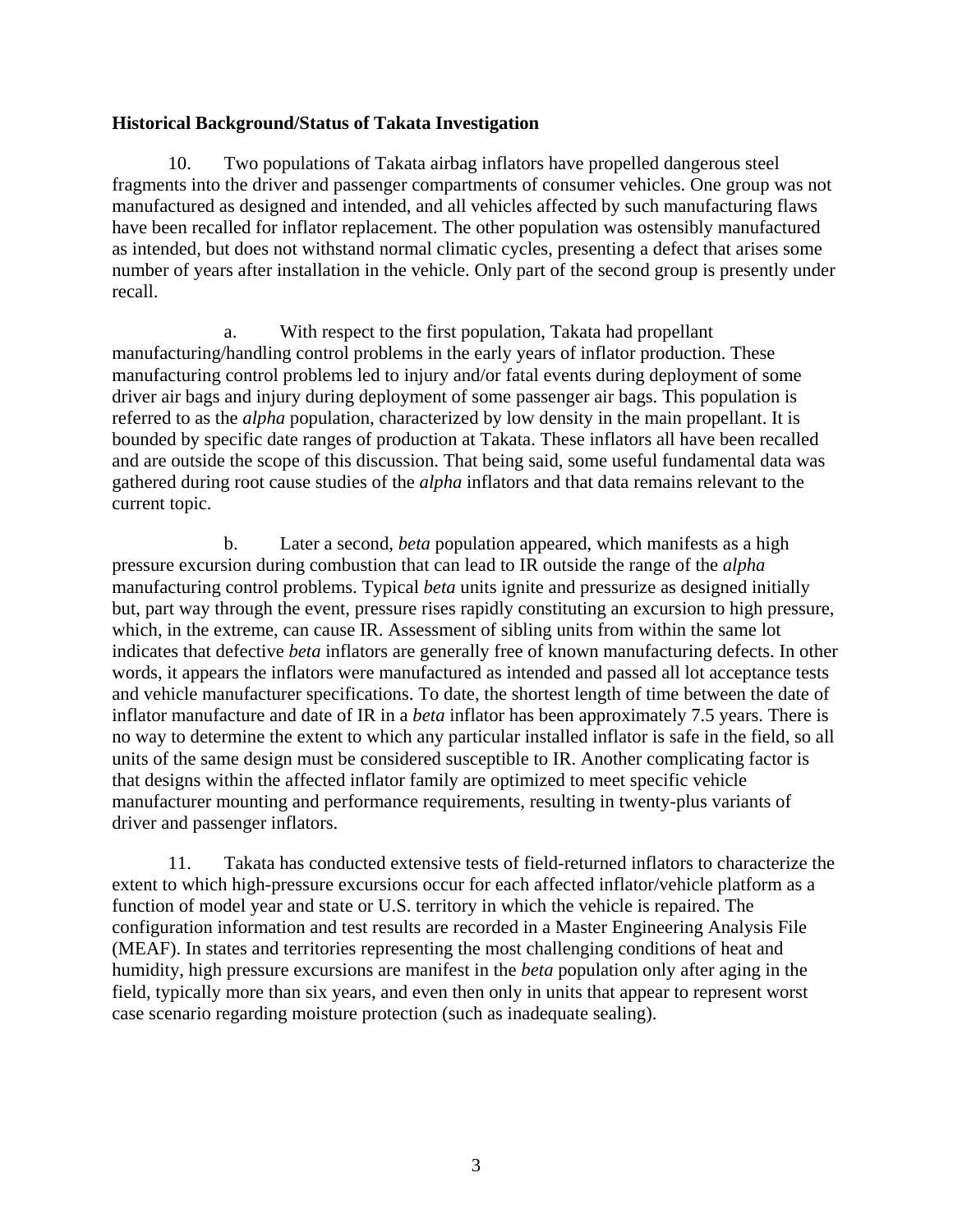## **Materials Reviewed**

12. As a technical expert on behalf of NHTSA, my initial efforts focused on reviewing reports submitted to NHTSA by Takata, which included subcontracted work at Pennsylvania State University High Pressure Combustion Laboratory, PSU-HPCL, and the Institute of Chemical Technology, a German scientific laboratory specializing in energetic materials and air bags operated by Fraunhofer Gesellschaft, abbreviated as FhG-ICT. Both teams possess the equipment and in-depth know-how appropriate for conducting a failure analysis to identify the fundamental factors contributing to the root cause of propellant changes over time and how that leads to aggressive performance, including in some circumstances fragmentation of the inflators.

13. Since my initial review, periodic updates have been provided by Takata and FhG-ICT through on-site visits and videoconferences. These updates have allowed me to monitor their progress in defining the defect and investigating the nature of its root cause. The most recent update from Takata and FhG-ICT occurred in late-March 2016.

14. American Honda Motor Company (AHM) has independently engaged Exponent, Inc., an engineering and scientific consulting company headquartered in Menlo Park, CA, to investigate the defect. AHM and Exponent have provided periodic updates to NHTSA, in which I have participated, most recently in late-March 2016.

15. In December 2014, several affected automakers established a consortium to independently investigate these failures: the Independent Testing Coalition  $(TTC)^1$ . The ITC in turn contracted the investigation to Orbital ATK, a company with extensive scientific, engineering, and laboratory capabilities. I participated in briefings with Orbital ATK in November 2015 and February 2016.

16. Takata, supported by its contractors, has also made significant contributions to understanding the nature and scope of the inflator ruptures, and factors contributing to root cause. Two are prominent: (a) bounding the scope of the problem for all design variants in terms of age, climate, and frequency of high pressure event; and (b) disciplined scientific study of the physical degradation of the propellant and its ballistic consequences.

# **Expert Opinion - Root Cause**

17. On behalf of NHTSA, I have reviewed the research and analyses conducted by, and the data obtained from, each of the investigators identified above.<sup>2</sup> Based upon that review, I conclude that all non-desiccated Takata frontal driver and passenger inflators contain a

<sup>&</sup>lt;sup>1</sup> The Independent Testing Coalition is comprised of: BMW, Fiat-Chrysler, Ford, GM, Honda, Mazda, Mitsubishi, Nissan, Subaru, and Toyota.

 $2$  Unless otherwise stated, my findings, conclusions, and opinions in this report are based on my combined review and consideration of the testing and investigations of all the independent experts identified in paragraphs 12-16.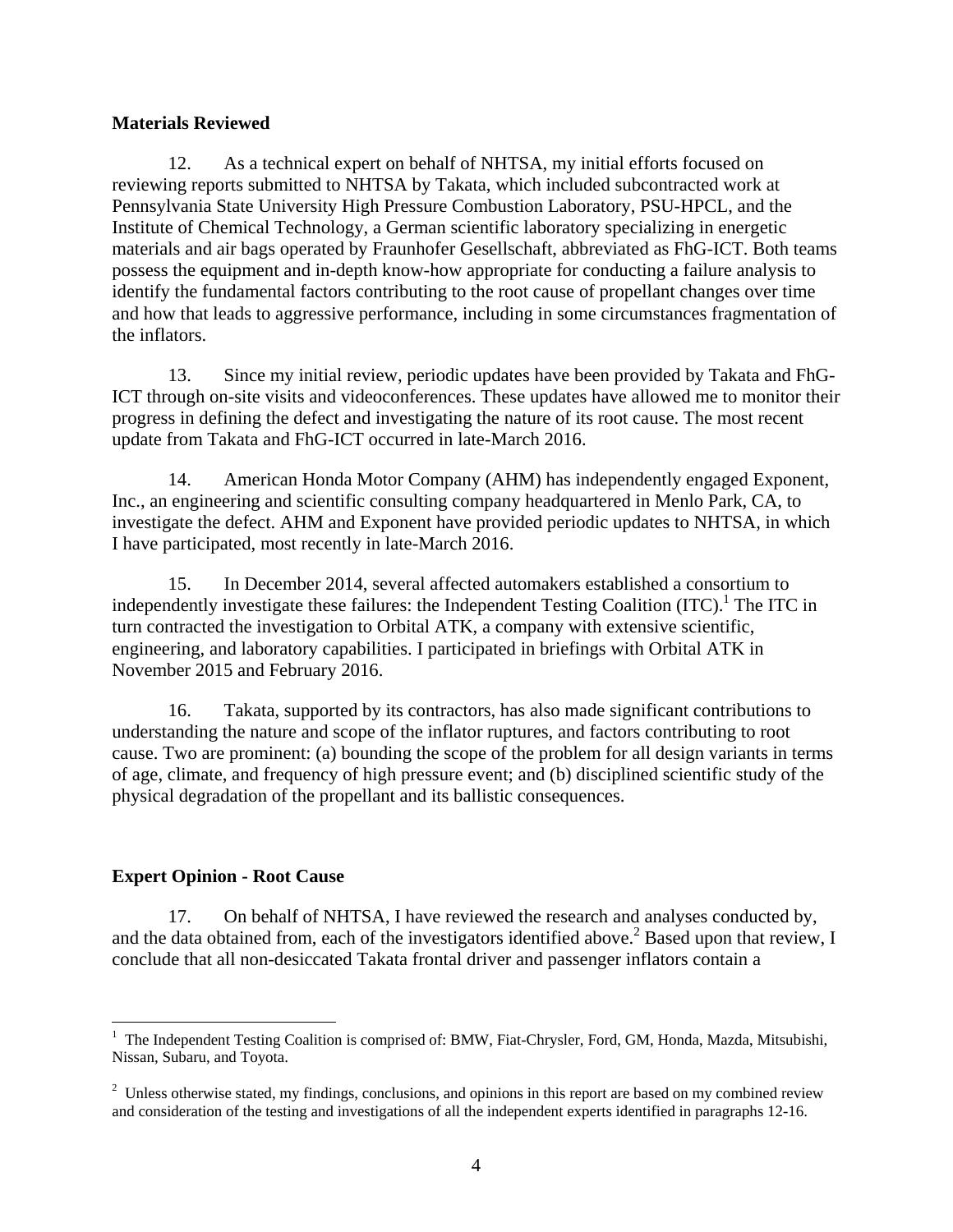propellant that degrades over time. The degradation is principally the result of long term daily temperature cycling of moist propellant.

More specifically, the PSAN oxidizer in inflators that degrade is (A) not sufficiently protected by the inflator seals, allowing moisture to migrate into the inflator air space, and then be adsorbed onto PSAN particles from the humid air space. (B) Over time, many temperature cycles occur, causing changes to PSAN particles resulting in cumulative structural damage in the main propellant.<sup>3</sup> (C) During combustion, the damaged propellant transitions from surface burning to burning *en masse,* causing a rapid pressure rise (excursion) inside the inflator, which in turn, causes the steel housing to fail violently, propelling metal fragments.

18. There is a general consensus among Takata, PSU-HPCL, FHg-ICT, Exponent, and Orbital-ATK regarding the root cause, summarized in subparagraphs a. through c. below.

a. **Marginal Seal Design Permits Moist Air Intrusion.** Ballistic tests of more than 220,000 inflators indicate a pattern in frequency of high pressure ballistic events for each design within this family of Takata inflators that corresponds to geographic region, age of the inflator, effectiveness of seals, and vehicle platform (the last factor can affect in-vehicle temperature and humidity near the inflator). Takata and supporting labs have conducted physical disassembly of more than 27,000 inflators returned from the field. For some units the quality control (QC) helium leak test conducted during original production was repeated, and results indicate that leak rates for some field-aged inflators were higher than the maximum production specification limit value (three of fifty inflators in one series). All *beta* units originally passed this QC method of hermeticity verification at a Takata production facility, which calls into question the efficacy of that QC method. Moisture levels in booster and main propellants retrieved from dissected inflators are consistent with in-specification levels in the first years of field exposure, but later many inflators are above specification and the moisture levels steadily increase over time, consistent with leak rate data and diffusion rates through the seals. Moisture increase is steepest in units from areas known for high humid air and high solar load. The rate is a combination of diffusion through the seals and leakage due to poor seal performance.

The rate of moisture gain in the main propellant is influenced by the booster propellant. Several studies indicate that the booster propellant works like a desiccant,<sup>4</sup> suppressing moisture gain in the main propellant during the early years. When laboratory tests exclude the booster propellant, moisture in the main propellant increases linearly with time when exposed to humid air. However, when the booster propellant is present at levels proportional to that used in Takata inflators, the booster propellant gains moisture linearly while the main propellant gains very slowly until moisture in the booster propellant is above 2% as measured by weight (2 wt%). This desiccant behavior reverses at elevated temperatures (in the range of solar loaded vehicles in high absolute humidity areas), described less accurately as the booster

  $3\,$  As explained in further detail below, cumulative damage occurs by the spontaneous process of Ostwald ripening of the PSAN oxidizer particles, which is driven by temperature cycling.

<sup>&</sup>lt;sup>4</sup> A **desiccant** is a hygroscopic substance that induces or sustains a state of dryness (desiccation) in its vicinity. The booster propellant was not originally designed to act as a desiccant, and it is very different from the desiccant used in the desiccated family of Takata PSAN inflators.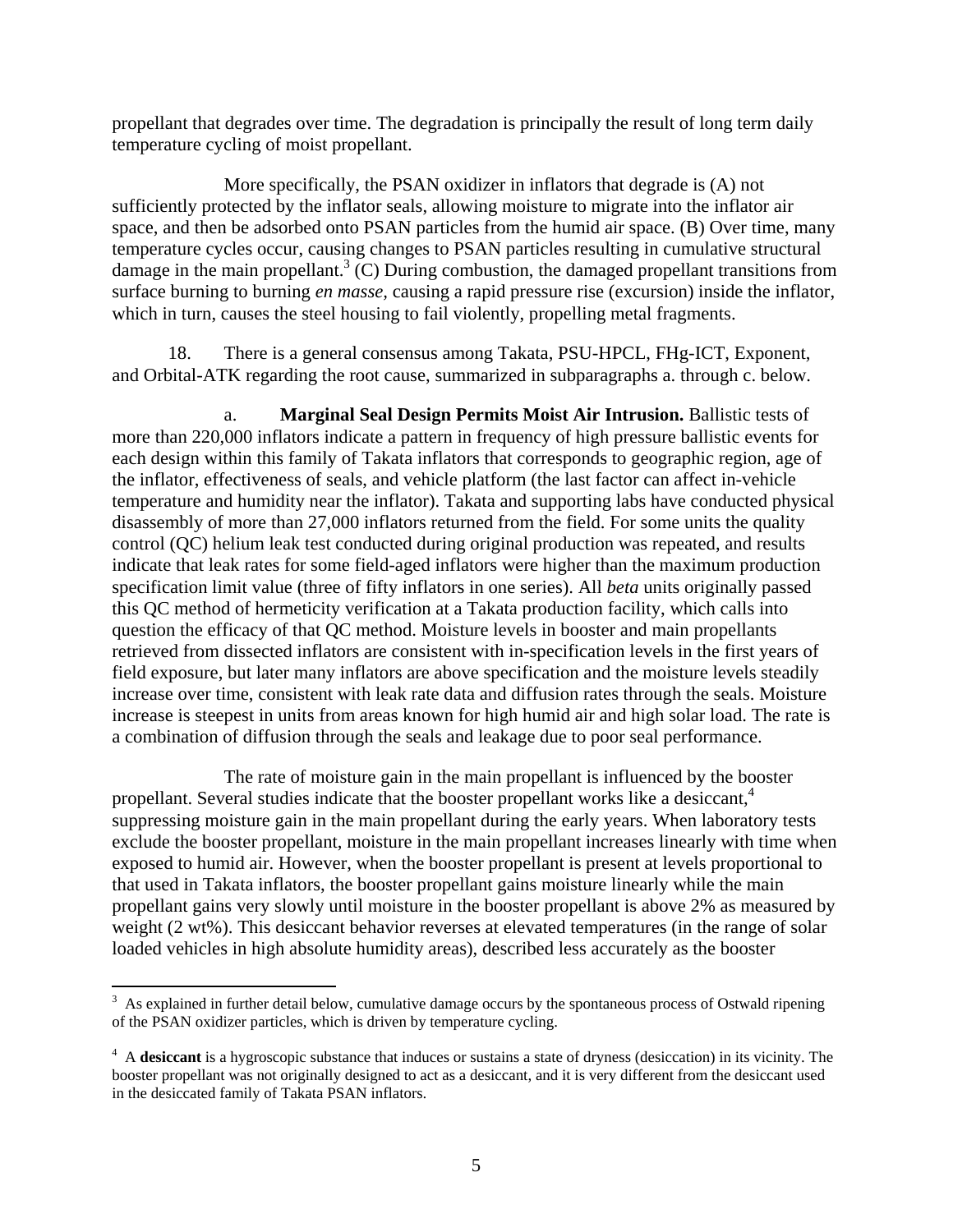propellant transferring moisture to the main propellant. In sum, the booster propellant serves to slow the moisture increase in the main propellant for a period of time until the booster reaches a certain level of moisture content, at which time the main propellant absorbs moisture at a faster rate, including moisture from the booster.

b. **Propellant Exposed to Moist Air and Temperature Cycling Degrades Physically Over Time.** The consequence of moisture gain combined with temperature cycling is measureable structural changes in the main propellant.

i. The main propellant begins life at maximum moisture levels of 0.05 to 0.12 wt% (depending on the year of production) and burns layer by layer as designed.<sup>5</sup> But moisture intrusion occurs during field aging, increasing moisture levels to 0.1~0.20 wt% and above in "sealed" inflators. Field aging includes diurnal (daily) and annual temperature cycling. When the main propellant is above 0.1~0.2 wt% *continued temperature cycling* facilitates a process similar to Ostwald ripening wherein smaller PSAN oxidizer particles merge onto large ones, forming more thermodynamically stable larger particles, thereby resulting in the formation of pores/channels within the propellant. The evidence in support of this theory includes SEM electron microscope images (500x magnification), which show that the small gaps between particles in unaged propellant samples become larger in aged samples. Using Energy Dispersive X-ray (EDX) or Wavelength Dispersive X-ray (WDX) detectors attached to SEM provide elemental analyses of individual ingredient particles which are observed in the SEM image, often artificially colored by the image software for presenting the data. Using this technique microscopists conclude that the particles corresponding to PSAN crystals are becoming larger as the samples age, coincident with small particles disappearing. Ripening during temperature cycling is favored for highly water soluble materials and PSAN is very highly soluble in water.

ii. Formation of pores/channels in the main propellant leads to changes in propellant density, most easily noted in larger parts like wafers used in passenger side inflators. This is an indirect result of the PSAN changes caused by reduced cohesion between particles. The density change manifests as increased diameter measurable by calipers once the inflator is disassembled. Alternately, a non-destructive xray technique, computed tomography (CT scan), has been calibrated to measure the wafer diameter without disassembly and that process is now automated. The use of CT scans has contributed greatly to the investigation by affording a means to pre-select high risk inflators for use in root cause analysis.

iii. The observations of moisture driven degradation are verified experimentally using inflator surrogate devices, each of which is unique to the participating lab. Lab pressed propellant parts or production propellant specimens have been studied. These allow for *in-situ* moisture increase in the main propellant (or the booster propellant) for subsequent testing under simulated temperature and humidity cycling where no further moisture ingress is occurring. Testing of main propellant pre-

<sup>5</sup> This design incorporates controlled ignition fracturing of the manufactured propellant part, so layer by layer burning actually occurs after fracturing.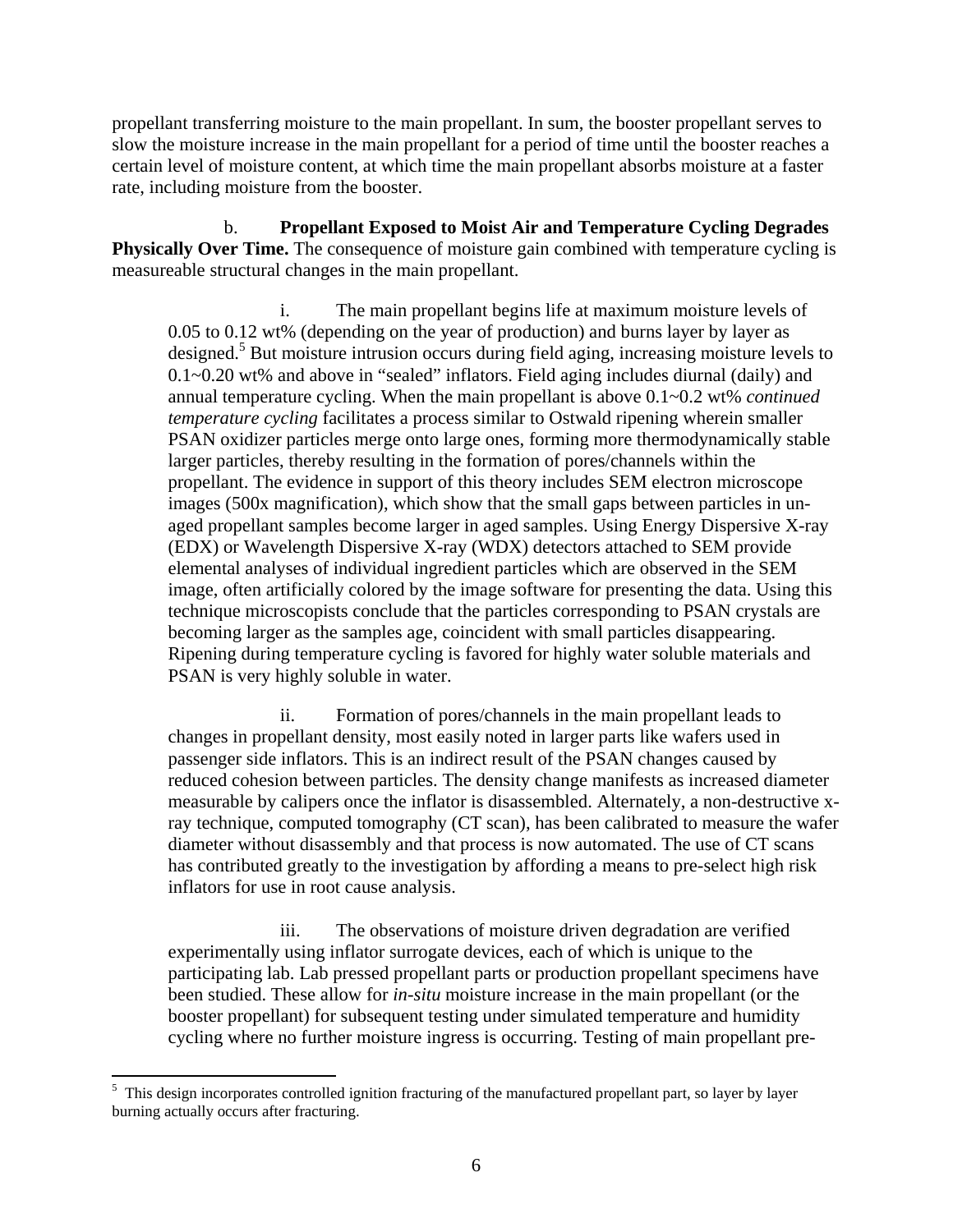conditioned *in-situ* to above  $0.1 - 0.2$  wt% and cycled from above  $0^{\circ}$ C to hot, for example 70~90 °C, show pore formation and increased crystal size of PSAN after several cycles, indicative of ripening (larger crystals are more stable thermodynamically). Measurements used to directly characterize these changes are SEM, 2-D x-ray diffraction (2-D XRD), porosimetry (gas or mercury), and density. SEM images of both the surface and interior (after breaking the propellant wafer) indicate moisture driven change can occur beyond the surface even in relatively new propellant parts. Porosimetry measurements provide dimensions of the pores such as total pore volume and diameter of the pore openings, which show increase over time in the field. In 2-D XRD, certain features in the diffraction pattern which are associated with larger crystals are increasingly prevalent in moistened specimens as temperature cycle count increases. Density derived from caliper measurements (envelope density) can also indicate the extent to which change has occurred, but is sensitive to operator technique.<sup>6</sup> In sum, *at increased moisture levels in the main propellant, temperature cycling causes progressive physical degradation of the main propellant by pore formation.*

iv. As noted at subparagraph 18.a., significant geographic and vehicle platform biases have been observed in testing of returned inflators. These biases arise from the interaction of two contributing factors: (1) absolute humidity varies geographically and determines the moisture level in the air available for ingress, and (2) solar loading aggravates the high temperature value during the diurnal cycle which drives the extent to which booster propellant desorbs moisture, increasing the moisture level in the space around the main propellant.<sup>7</sup> Moisture in vehicle interior components also varies by platform, contributing to local humidity available for ingress.

c. **Over-Pressurization During Air Bag Deployment.** Combustion driven devices, like rockets, guns and air bag inflators, can operate safely when there is a balance between the rate at which gas is generated and the rate at which the gas vents and the peak pressure is safely within the structure's capability. The designer of an inflator creates this balance by manipulating the propellant surface area (geometry) and adjusting the flow area of the vent ports. Typically, the vent ports do not change during deployment, so any increase in propellant area burning tips the balance towards increased pressure and in the extreme can cause the structure to fail catastrophically.

Takata and all four investigating laboratories developed in-house capabilities to test inflators and also developed heavy-wall hardware to allow faster and/or more extensive

<sup>&</sup>lt;sup>6</sup> It has been noted that degradation in lab simulations of temperature cycling is similar to but not an exact match to that found in field return units.

 $<sup>7</sup>$  It is important to note the following about the interaction of high temperatures and temperature cycling regarding</sup> the degradation of main propellant: (1) all investigators have verified that aging at elevated temperature alone tends to dry out main propellant, and therefore does not cause the physical changes in the main propellant that can result in IR events; and (2) environmental stress simulation, or ESS, specifications do not appear to detect the problem because the temperature cycle protocols cause the main propellant to dry out on the hot cycle and, on the cold cycle, draw in surrounding air of very low humidity due to the extremely low temperature.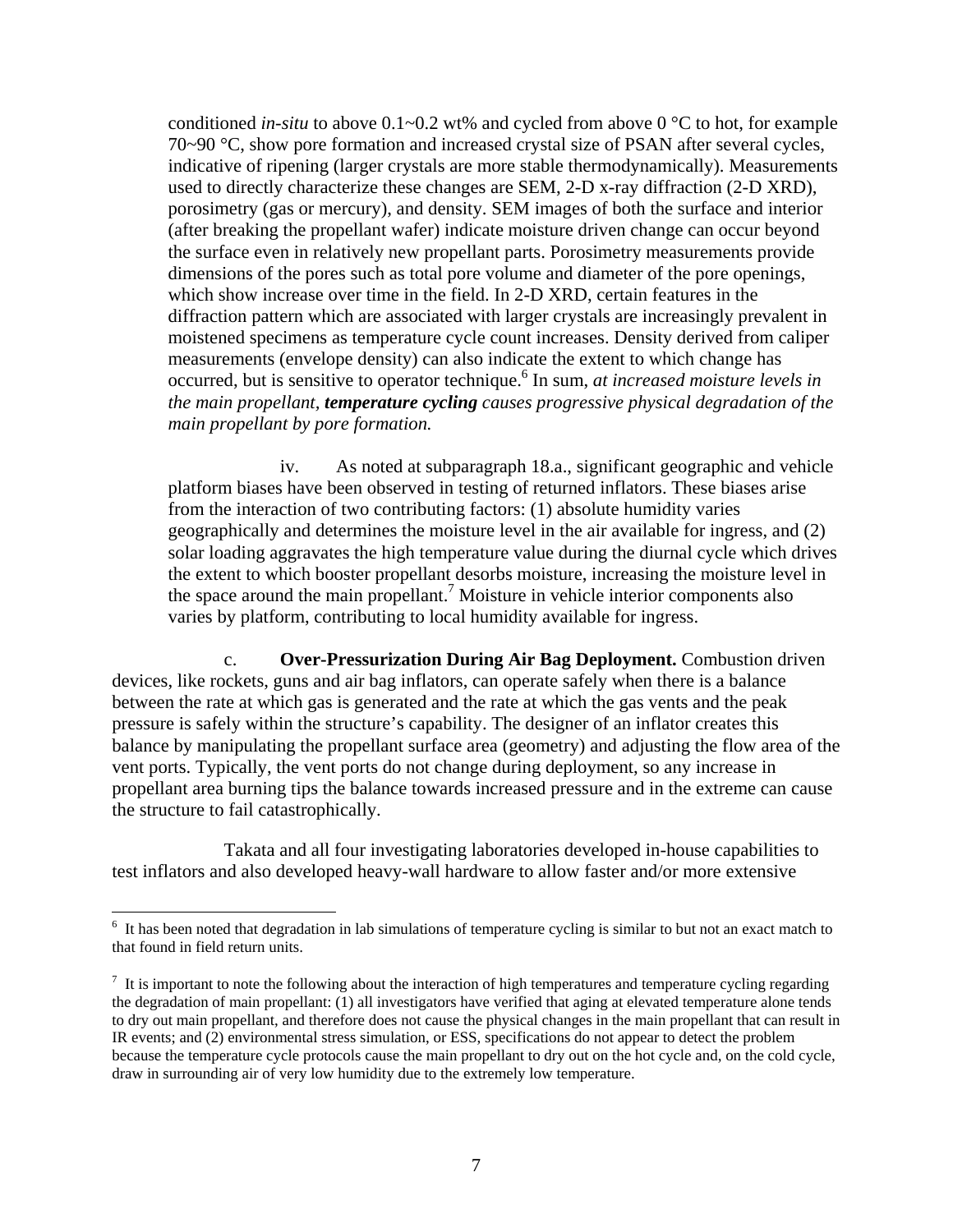measurements. All found that, above some level of damage to the main propellant by pore/channel formation, combustion is likely to cause a pressure excursion event mid-way through the propellant burn (or deployment). The heavy-wall tests of main propellant show that high pressure excursion occurs without interaction with the rest of the inflator system present, meaning that ignition train, filter, burst shims, or module components are not contributing factors. Measurement of internal pressure  $(P_c)$  of the inflator or test device is critical, since incipient failures can also be detected as pressure excursions well short of fragmentation. In normal inflator tests,  $P_c$  peaks around 40 megapascals (MPa), whereas damaged propellant shows an abrupt transition to  $P_c$  at 80-100 MPa, at which point the structure fails catastrophically, venting the pressure by rupturing the inflator housing. In the closed bomb test, the structure does not fail, so normal burning propellant steadily pressurizes the closed bomb over 80 milliseconds (wafer propellant part). By contrast, the  $P_c$  history for damaged propellant shows a pressure excursion 15-50 milliseconds into the event. In one example the excursion is at 20 milliseconds, which corresponds to an instantaneous 4.75-fold surface area increase. In sum, the presence of pores in the main propellant cause abnormal burning, resulting in increased pressure that cannot be contained by the inflator housing.

19. I find the foregoing explanation and conclusions to be the product of rigorous scientific analysis and testing. The root cause described in paragraphs 17-18 represents the consensus of sound and reliable analyses conducted by multiple laboratories and consultants. In summary, I conclude that the inflator ruptures occur through the following factors and sequence of events:

- (a) Affected inflators are inadequately sealed for protection of the moisture sensitive PSAN-based main propellant;
- (b) Allowing moist air to enter the inflator air space; and
- (c) Causing damage to the physical structure of the main propellant consisting of the formation of pores/channels.
- (d) Over the course of years, the extent of damage progresses by a slow process driven by daily temperature fluctuations.
- (e) Then, during combustion, the extremely hot gas enters the pores/channels;
- (f) Which causes a transition from layer-by-layer burning to burning *en masse* that over-pressurizes the steel shell to cause catastrophic failure (rupture) with fragmentation hazard to vehicle occupants.

## **Estimated Length of Time to Propellant Degradation**

20. The Exponent team has briefed NHTSA and me on the development of a timeresolved computer simulation of the process leading to high pressure excursions and/or IR events by linking (a) the moisture ingress process, (b) the progress of propellant deterioration, and (c)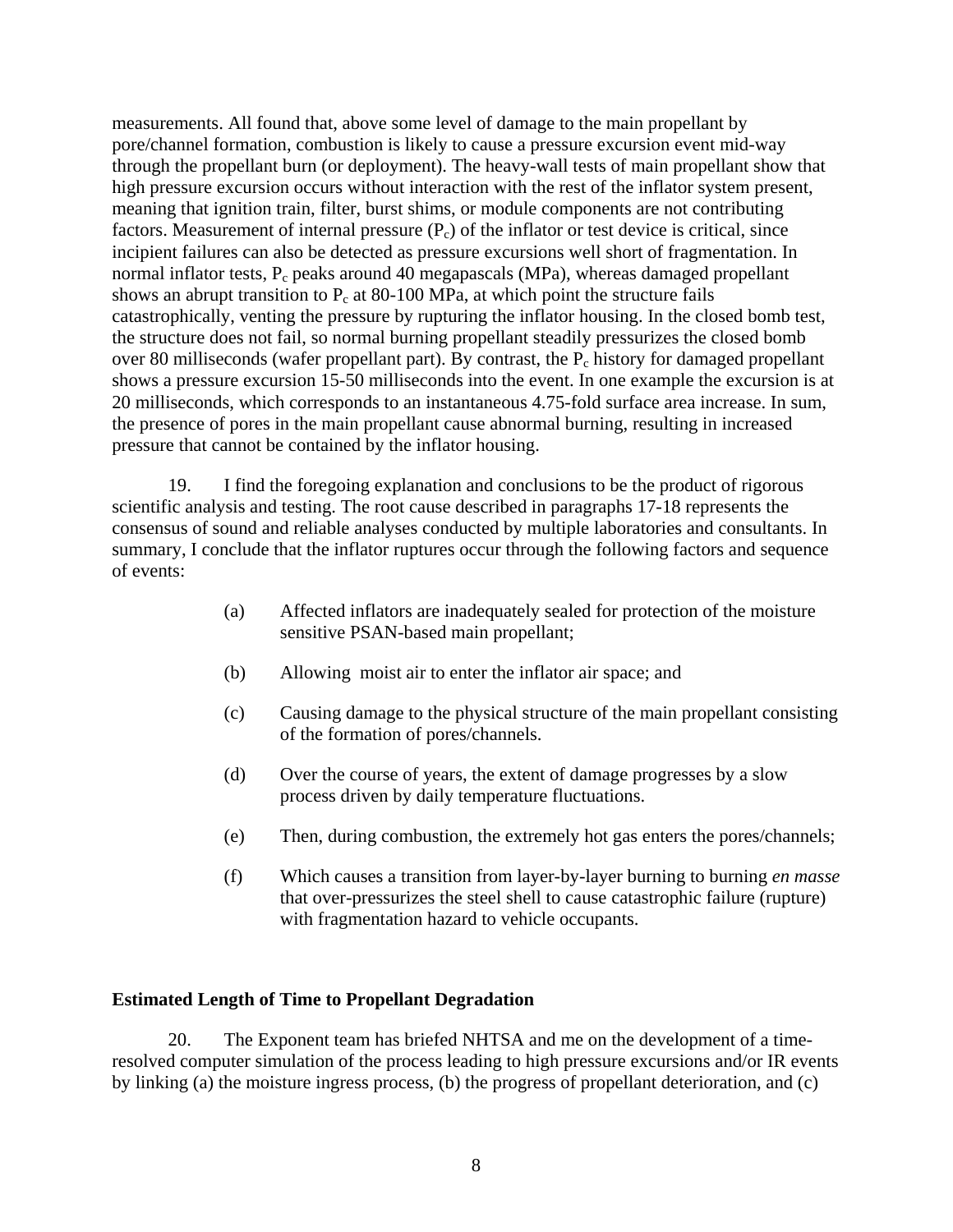the abnormal burning of the main propellant.<sup>8</sup> The results of the model appear consistent with ballistic test results and, therefore, serve as a valuable tool for evaluating the exposure time needed to sufficiently degrade the propellant to the point that an inflator poses an unreasonable risk to occupant safety.

21. Exponent used data and conclusions from various fundamental studies to quantify the interactions of climatic cycles with the vehicle (and the inflators therein) leading to the following key sub-models: (a1) time varying details of climate (temperature, humidity, and solar load), (a2) details of vehicle and inflator configuration, especially seal integrity, (a3) reversible moisture transport (movement) from the air in the vehicle to inflator air space, (b1) reversible inflator air space moisture interactions with all solid propellants, (b2) correlation of cumulative moisture fluctuation into/out of the main propellant to irreversibly damage the main propellant, and (c) correlation of the extent of damage in the main propellant to the shifts in pressure at which the inflator pressure excursion occurs.

22. The centerpiece of the simulation is estimating the cyclic, time-varying moisture level (humidity) in the inflator air space (i.e., head space) around the main propellant, including the influence of the booster propellant (time varying net effect of sub-models a1, a2, a3, and b1). The simulation tracks the cumulative moisture moving in to and out of the inflator headspace as an index of deterioration, referred to as "2004Flux Moisture" expressed as wt% of the main propellant.

23. Temperature cycling drives the change in headspace moisture which in turn drives cyclic adsorption/desorption of moisture on the PSAN surfaces. The Exponent team carefully studied the deliquescent behavior of the Takata propellants to provide the foundation for the cyclic sorption process, which feeds the irreversible damage process, Ostwald ripening (sub-model b2). The cumulative effect of ongoing ripening of PSAN particles is pore formation and growth within the propellant wafer or tablet.

24. The consequence of ongoing moisture flux is progressive, irreversible pore/channel formation. Studies by Exponent correlated the extent of that damage at the time of deployment (or ignition) to abnormal burning (sub-model c). The researchers discovered a key detail of that process: there is a relationship between the pore diameter and the shift to lower pressure for the excursion pressure in closed bomb tests. In a series of experiments, as pore diameter increased, the excursion occurred at lower pressure. This relates to inflator IR events when the excursion pressure overlaps inflator operating pressure, resulting in catastrophic failure of the structure. The focus at Exponent on the excursion pressure as a figure of merit is similar to

<sup>&</sup>lt;sup>8</sup> To fully understand the model, it would be useful to see additional details of the fundamental studies and how they influence the sub-models for the life estimation model. This could indicate the extent to which some uncertainties for inputs are factored in. However, even without this additional information, the model appears to be a reasonable and useful tool to estimate the length of time after which an inflator may pose an increased risk of rupture.

 $9<sup>9</sup>$  In this test, propellant is ignited and burns in a closed steel vessel with transducers installed to record pressure during the time of the burn. The volume and propellant quantities are selected so pressure observed in the test simulates that observed in the inflator.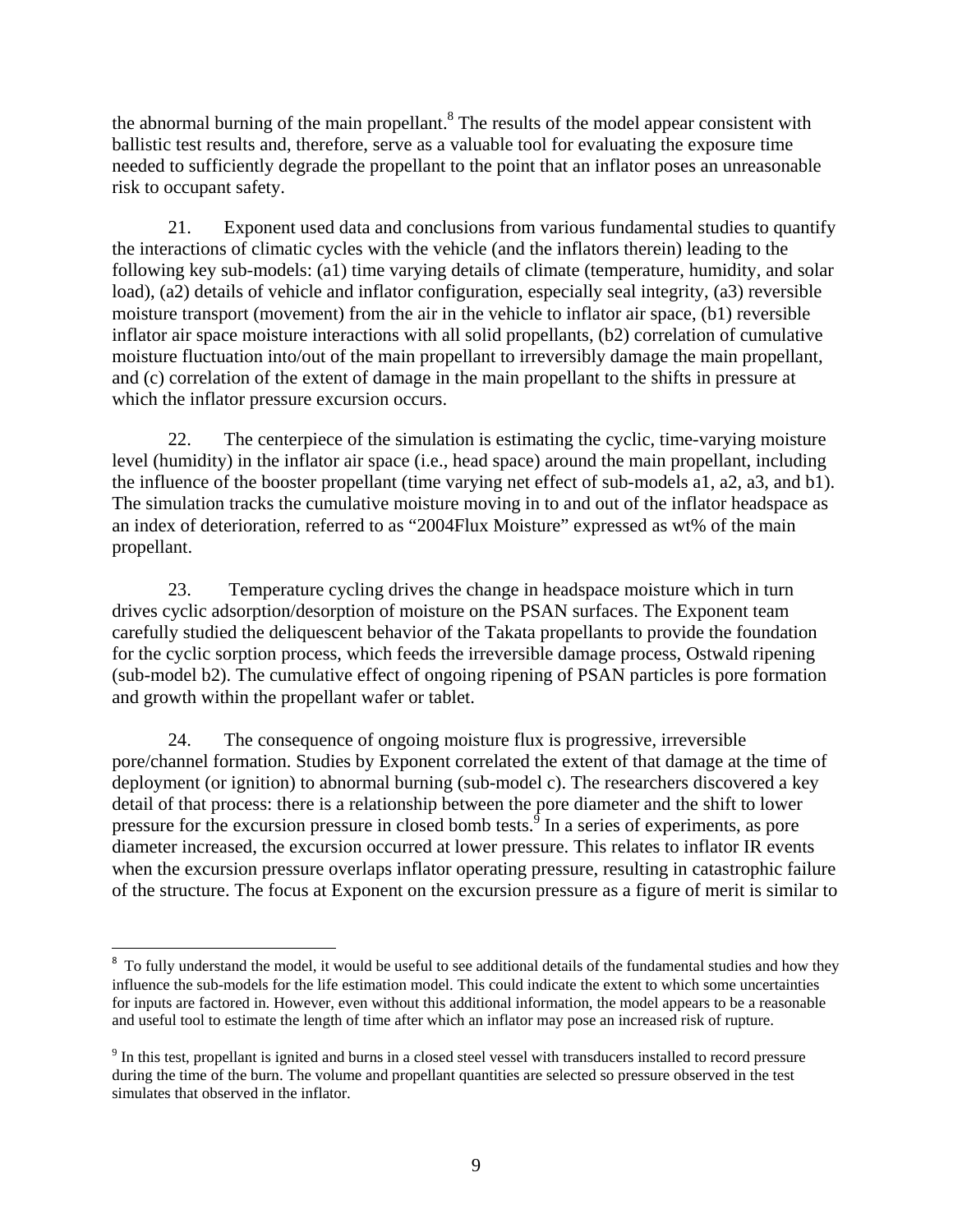Integral Burning Rate, or IBR, that has evolved at FhG-ICT for Takata as a means to identify defective, aged propellant in similar closed bomb testing.

25. The pressure excursion is understood by the Exponent team as being caused by the sudden change in burning surface area and subsequent microburst of propellant pore walls in the main propellant.<sup>10</sup> A threshold for abnormal burning of 8% 2004Flux Moisture was derived from analysis of many closed bomb test results for wafers exposed to a series of temperature and humidity cycles of varying duration (which correlates 2004Flux Moisture to the shift of the excursion pressure). Conceptually, before the time of 8% 2004Flux Moisture, IR is not expected; after that time, the probability should correspond to the rate observed in the pressure excursion test data.

26. The Exponent team uses the integrated model to generate the 2004Flux Moisture, defined as the cumulative amount of moisture into and out of the inflator headspace expressed as wt% of the main propellant. My opinion is that this is a reasonable surrogate for the cumulative pore/channel formation by Ostwald ripening which is not easily measured but is dependent on moisture level and temperature cycling. In the model, changes in temperature, humidity, and solar loading - both diurnal and annual - are combined with assumed design characteristics (for example initial moisture level of propellants and leak rate for seals) and exercised as a function of time. The model appears to properly handle solar loading, which influences peak in-vehicle temperature. This accounts for a high rate of defect occurrence in high absolute humidity areas that also are high in solar load, since the peak temperature rises enough to desorb moisture from the booster propellant, making it more available for sorption by the main propellant. At any point in the virtual age of the inflator, the value of 2004Flux Moisture can be calculated and plotted over the life of the product.

27. Regional differences in the rate of IR are well documented by Takata. The magnitude of the influence of climatic factors for different locations can be evaluated by comparing model runs wherein inflator configuration is held constant and climatic cycle data representing each geographic region is used. To that end, the Exponent team calculated the length of time to 8% 2004Flux Moisture for hundreds of cities and presented it to NHTSA overlaid on a map of the United States.

28. As an initial validation of the model and imbedded assumptions, experts compared the merit of the 8% 2004Flux Moisture threshold to IR events recorded in the MEAF file for the PSPI-L inflator type. The Exponent team found a strong correlation: for the high absolute humidity region, IR events first appear in year 9, and the model predicts that 2004Flux Moisture for two cities in that region, Miami and Houston (slightly different climate inputs), will reach 8% in year 8.3 and 9.0, respectively.<sup>11</sup> Hence this team sees time to target flux of 8%

 $10$  An alternate interpretation is that excursion may be heat driven rather than pressure driven. As the walls of nearby pores/channels are simultaneously heated to the autoignition temperature of the main propellant, the affected portion of the propellant charge burns *en masse*. Laminar regression is the normal solid propellant burning mechanism, wherein one layer heats the next layer – and only the next layer - in order to sustain combustion. That said, thermal properties are always closely coupled to pressure in combustion since the efficiency of convective heat transfer to the surface increases with pressure.

 $11$  Exponent calculated the time to 8% 2004Flux Moisture values assuming the main propellant moisture equals 0.05 wt% maximum, which is the current manufacturing specification. Earlier in production, the specification was 0.12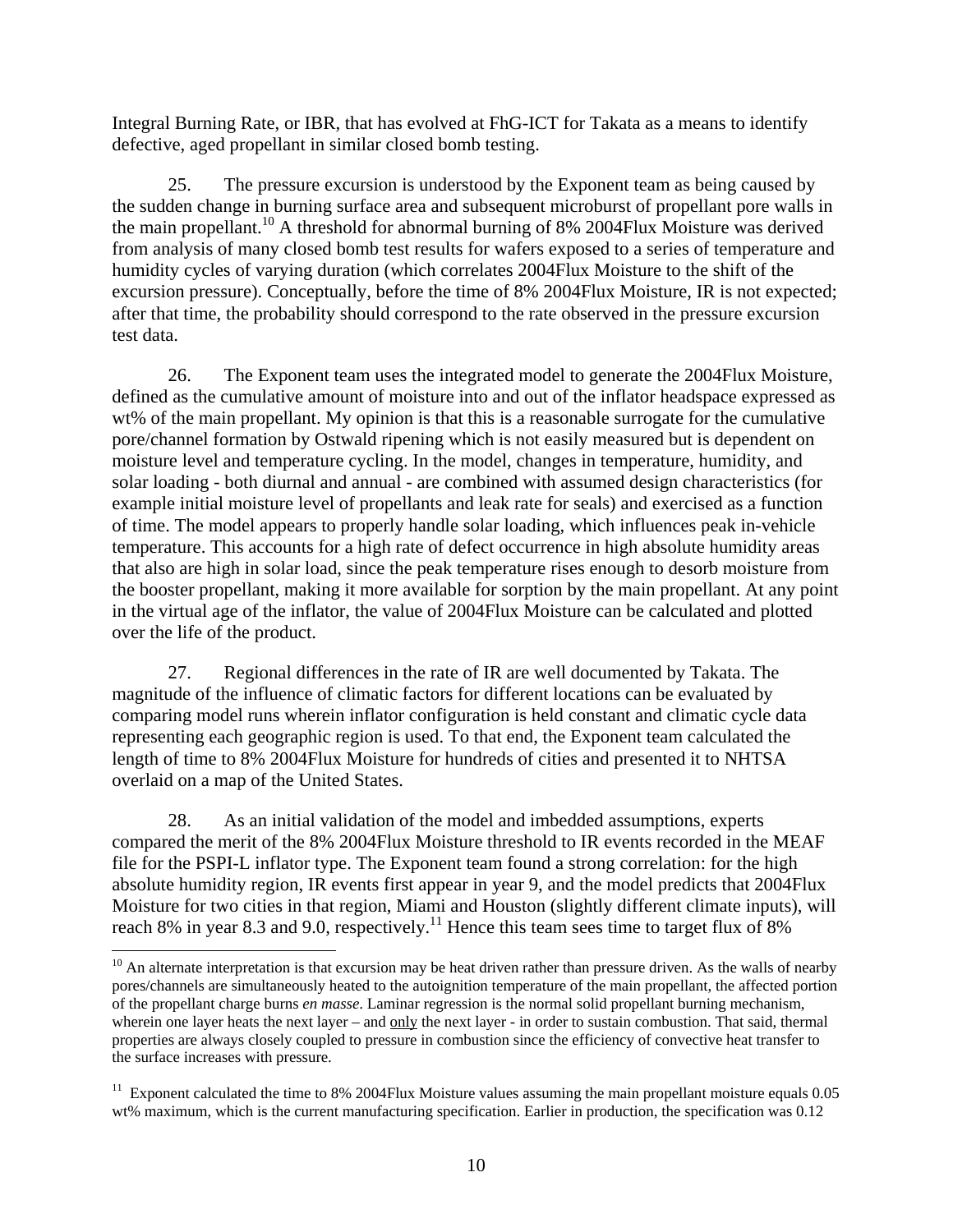2004Flux Moisture as **a viable means to define the length of time for propellant degradation sufficient to create a risk of inflator rupture, IR**. I concur with the Exponent team's sound analysis and conclusions regarding the measurement and modeling of the time to propellant degradation sufficient to create a risk of inflator rupture.

29. Examining results for key US cities suggests a geographic pattern of risk which NHTSA identifies as Zone A, Zone B, and Zone C. For example, Zone A includes cities like those discussed in paragraph 28. Under the Exponent model, the exposure time needed to degrade the main propellant sufficiently to create a rupture risk in Zone A varies between six and nine years. The exposure time needed in Zone B varies between ten and fifteen years, and includes cities like Phoenix, AZ and Washington DC (8% 2004Flux at year 11.8 and 12.6, respectively). The exposure time in Zone C varies from fifteen to twenty-five years and includes cities like Detroit, MI, and Denver, CO (8% 2004Flux at year 14.5 and 19.1, respectively).

30. This 2004Flux Moisture tool is relatively new, but represents a sound, reasonable, and credible science-based methodology to estimate the length of time until propellant degradation presents a risk of IR. The tool was exercised for the inflator variant exhibiting the highest IR rate, PSPI-L. NHTSA was also briefed on the sensitivity analysis of the model to certain model input parameters: climate, initial moisture in propellants, moisture ingress rates, and moisture communication. To some degree these inputs reflect key aspects of vehicle platform differences, but further research is needed to validate whether these model inputs handle the contribution of platform-specific details to correctly simulate real world performance degradation noted in the MEAF file.<sup>12</sup>

31. Very recent analysis by Takata may have identified a secondary pattern in the frequency of IR events in the MEAF data that correlates with vehicle curb weight, wherein lighter vehicles are, at a given age, more likely to exhibit IR-related events than heavier vehicles. In developing its new theory, Takata analyzed both wafer outside diameter data and high pressure events for returned parts. More analysis, testing, and review would be necessary to fully evaluate the correlations suggested by Takata's analysis, and any implications it might have for NHTSA's IR risk analysis and recall prioritization.

## **Conclusion**

32. In conclusion, the root cause of the rupturing Takata inflators is moisture damaged main propellant which, over the course of time, transitions to burning *en masse* during deployment. The investigations have provided additional insight regarding the extent to which propellant damage is dependent on temperature cycling, which feeds both moist air movement into the inflator and the propellant physical damage due to pore formation. The booster

<sup>&</sup>lt;u> 1989 - Johann Stein, marwolaethau a gweledydd a ganlad y ganlad y ganlad y ganlad y ganlad y ganlad y ganlad</u> wt% maximum. Running the model for that input moisture level shifts time to 8% 2004Flux Moisture lower for Miami and Houston, to 6.4 and 7.6 years, respectively.

<sup>&</sup>lt;sup>12</sup> It may be possible for additional testing to demonstrate that inflators in certain vehicle platforms, models, or configurations take a longer time to present an increased IR risk than the conservative estimates generated by the Exponent modeling. To date, however, no such testing and results have been presented.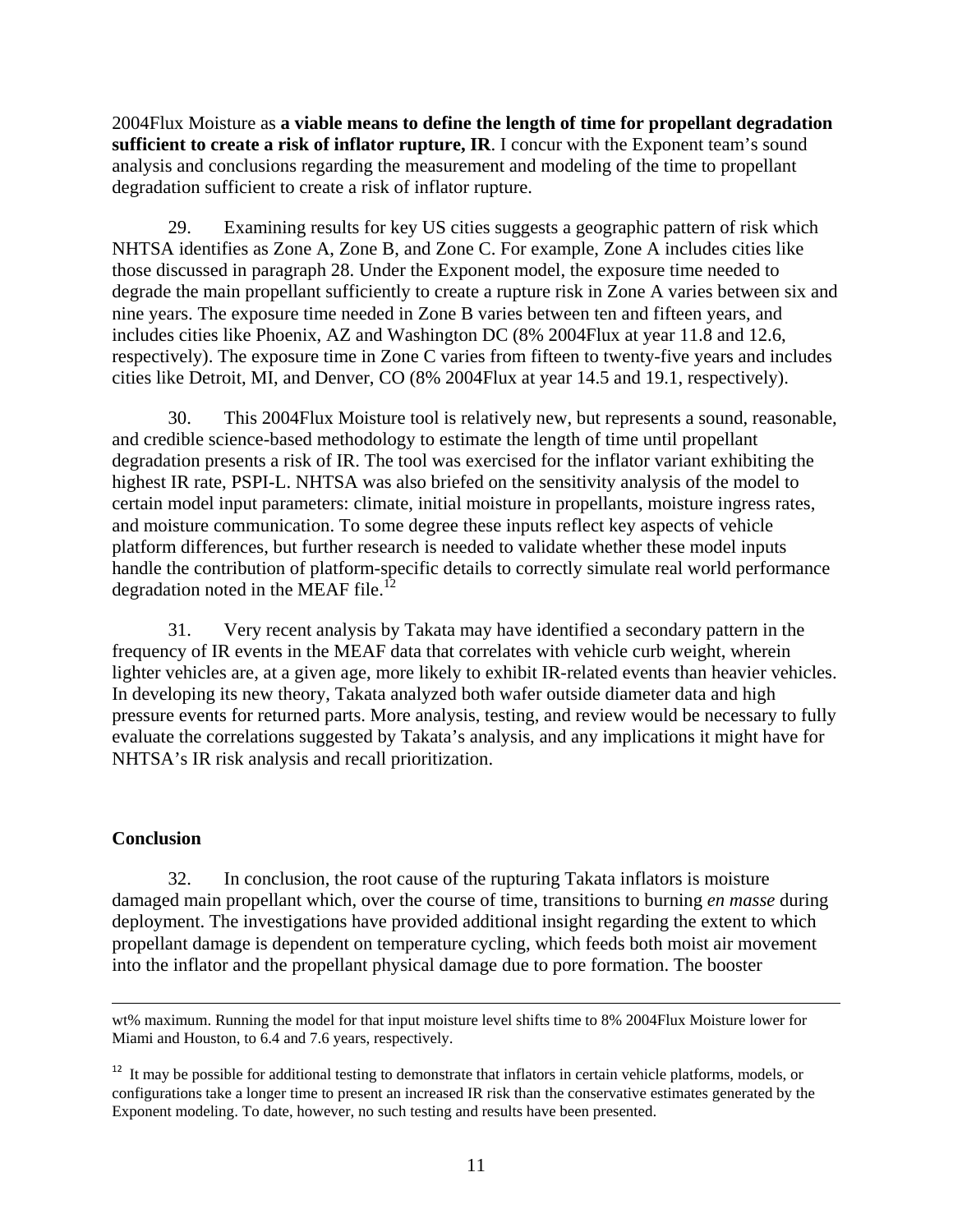propellant forestalls damage by acting as a desiccant, the effectiveness of which varies with climate. Nevertheless the main propellant exposed to moisture will eventually degrade by temperature cycling to the point of risking inflator rupture at an age ranging from six years in regions which feature high humidity and high solar load to twenty-five years for colder regions where humidity is lower and temperature coupled to solar load do not interfere with booster propellant acting as a desiccant to protect the main propellant.

Respectfully submitted,

KlBlongwith

H.R. Blomquist, Ph.D.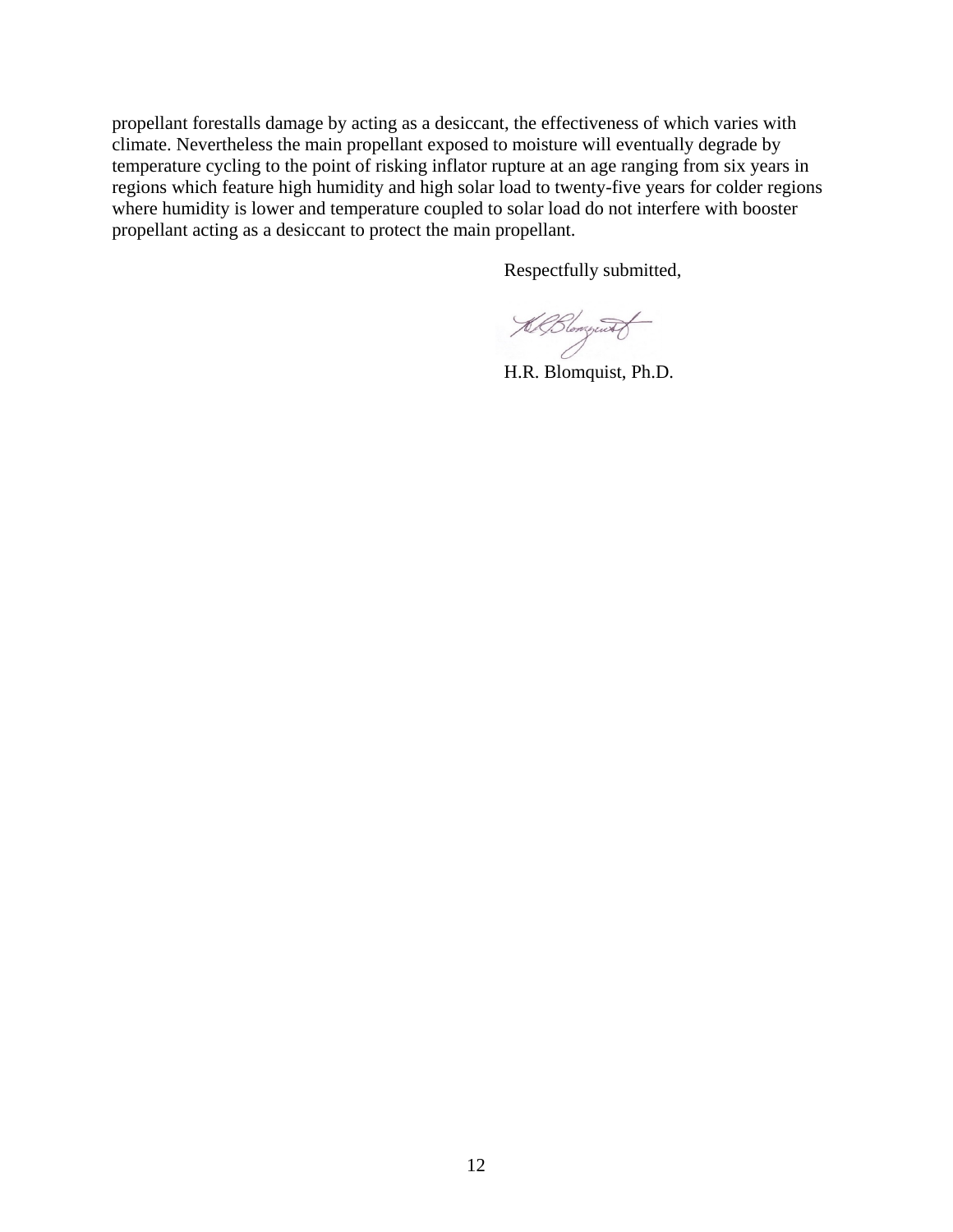## **Appendix 1 - Curriculum Vitae**

**Harold (Harry) R. Blomquist, Ph.D. President, HRB Research blomquistresearch@gmail.com Gilbert, AZ 85234** 

### **EDUCATION**

Ph.D. in Chemistry, 1980, Duke University, Durham, North Carolina B.S. Chemistry, 1975; M.S. work in Chemistry, 1976, Illinois State University, Normal, IL

## **HONORS AND AWARDS**

Chairman's Award for Innovation, TRW Corporation Award, 1992 Chairman's Award for Innovation, TRW Corporation Award, 2001 DuPont Summer Fellow (while attending Duke)

### **EXPERIENCE**

**2015 to present: President HRB Research -** Technical expert advising the Office of Defect Investigation (ODI) staff regarding root cause investigations of defective Takata airbags. ODI is a department within the National Highway Traffic Safety Administration, NHTSA, in turn a part of the US Department of Transportation, or US-DOT. Special focus is on the degradation over time of energetic chemical materials leading to aggressive combustion leading to structural failure, exposing the public to steel fragments.

### **2010 - 2014: Nammo Talley Inc.**

Director, Research – position directed small teams focused on DOD needs for unique Energetic Materials (propellants, explosives, and pyrotechnics) and the devices wherein they function. One team operated an ISO compliant test laboratory conducting chemical analysis, material properties tests, DOT-PHMSA hazard classification tests, and component level explosive and ballistic tests. Chemical methods of analysis include characterization of raw materials and products by thermal analysis, spectroscopy, chromatography, and wet chemical methods. Research teams were focused on energetic material components of ejection seat components, small rockets, small warheads, artillery components, and shoulder-fired weapons.

### **1990 - 2010: TRW - Vehicle Safety Systems**

North American Manager, Inflation Product Engineering Group - Originally hired as Manager Propellant and Combustion Engineering Research Laboratory. Long range focus was on cost driven innovative airbag inflation designs and seatbelt pre-tensioners employing a mixture of in-house staff and external resources (universities and DoE labs). Primary duties include leading design and development of energetic materials, chemical processes, and proof of concept inflator designs. Additional duties include conducting root cause investigations, litigation support, and guiding regulatory compliance (DOT-PHMSA, EPA, OSHA, NIOSH, ACGIH). Chaired the Propellant Technology Working Group, which provides formative input to company's strategic plans via the company's propellant steering committee.

### **1987 - 1990: Olin Rocket Research Corporation**

Manager/Chief Chemist, Propellant Development - Responsibilities included managing 3-5 R&D professionals plus support staff conducting several DoD focused projects and providing analytical support of the business (testing chemical, mechanical, ballistic, explosive hazards, and production QA support). Projects include conception and reduction to practice of insensitive munitions (IM) high energy propellants including chemical process scale-up (2,000 gal reactor) of a novel energetic polymer.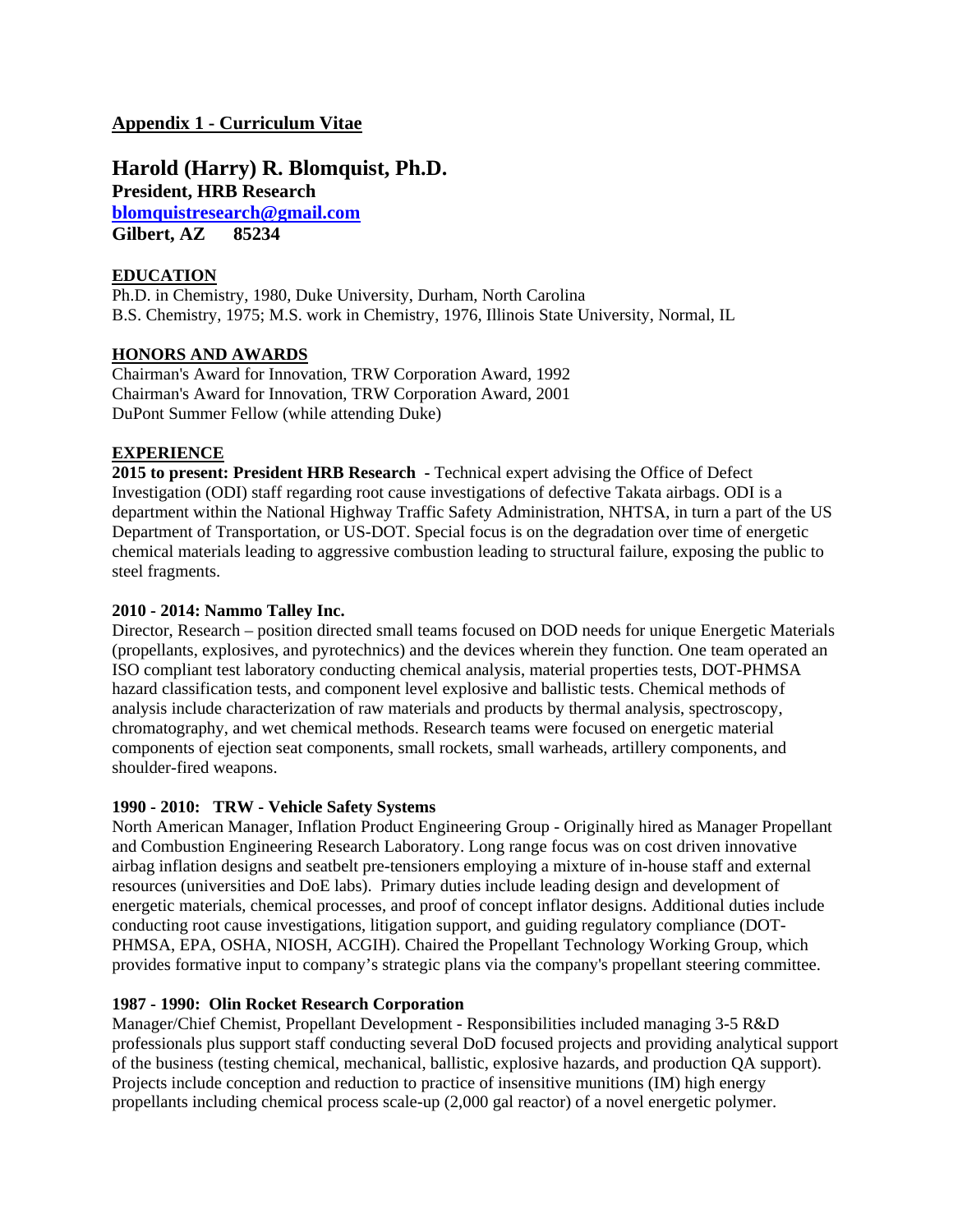#### **1980 - 1986: Aerojet Strategic Propulsion Corporation**

Chemistry Specialist, Scientific Staff / Chemical R&D Department - Principal Investigator on advanced technology R & D projects including formulation and process engineering in support of propulsion technology for strategic missiles and large caliber ammunition. Technical contributor on proposals to Air Force, Army, and internally funded activities. Served on investigating committees to review critical processes and failure mode analysis.

### **AFFILIATIONS**

American Chemical Society (ACS)

*Chairman, Sacramento Section Steering Committee, Western Regional Meeting Local Coordinator - International Chemistry Olympiad Judge, Intel Science and Engineering Fair (ISEF)* 

Memberships: Society Automotive Engineering (SAE), American Institute of Chemical Engineering (AIChE), American Institute of Aeronautics and Astronautics (AIAA), North American Thermal Analysis Society (NATAS), frequent participant in JANNAF subcommittee meetings (joint Army, Navy, NASA, Air Force)

#### **PUBLICATIONS**

Critical Energetic Materials Working Group for OSD, Industry Day, Washington D.C, 3 September, 2014 Presented **Risk Managing Critical Materials for CAD-PAD Manufacture**

10<sup>th</sup> Biennial CAD-PAD Technical Exchange Workshop, 20-22 May, 2014 **Critical Ingredient Replacement – Red Iron Oxide**, H. Lambert and H.R. Blomquist

US liaison for US State Department funded ISTC Project 1882

Energetic Material Synthesis project with Russian Academy of Science, Institute of Chemical Physics

AIChE National Meeting – 2003

**A Safe Method for Manufacturing Gas Generator Propellant Composed of Ammonium Nitrate and HMX,** H.R. Blomquist, E.S. Gurley and W.P. Sampson

5<sup>th</sup> International Conference on Special Topics in Combustion, Stresa, Italy, 2000. **Characterization of Combustion Species by Real Time FTIR Spectroscopy at Gas** 

**Generator Operating Pressure,** H.R. Blomquist, Stefan T. Thynell and C.F. Mallory, Pennsylvania State University. Monograph available Begell House Publishing.

AIAA Journal of Propulsion and Power, November 1999

**Combustion Imaging of Heated Gas Hybrid Inflator Systems,** H.R. Blomquist, A. Helmy, (TRW) and Ken Kuo, director of High Pressure Combustion Laboratory, Pennsylvania State University

Airbag 2000+ Conference Papers

#### **Current Issues in Airbag Inflator Modeling**

November 26 and 27, Karlsruhe, Germany. H.R. Blomquist (TRW) P.B. Butler and J. Freesmeier, University of Iowa*.* Monograph available from Fraunhofer Institute Chemische Technologie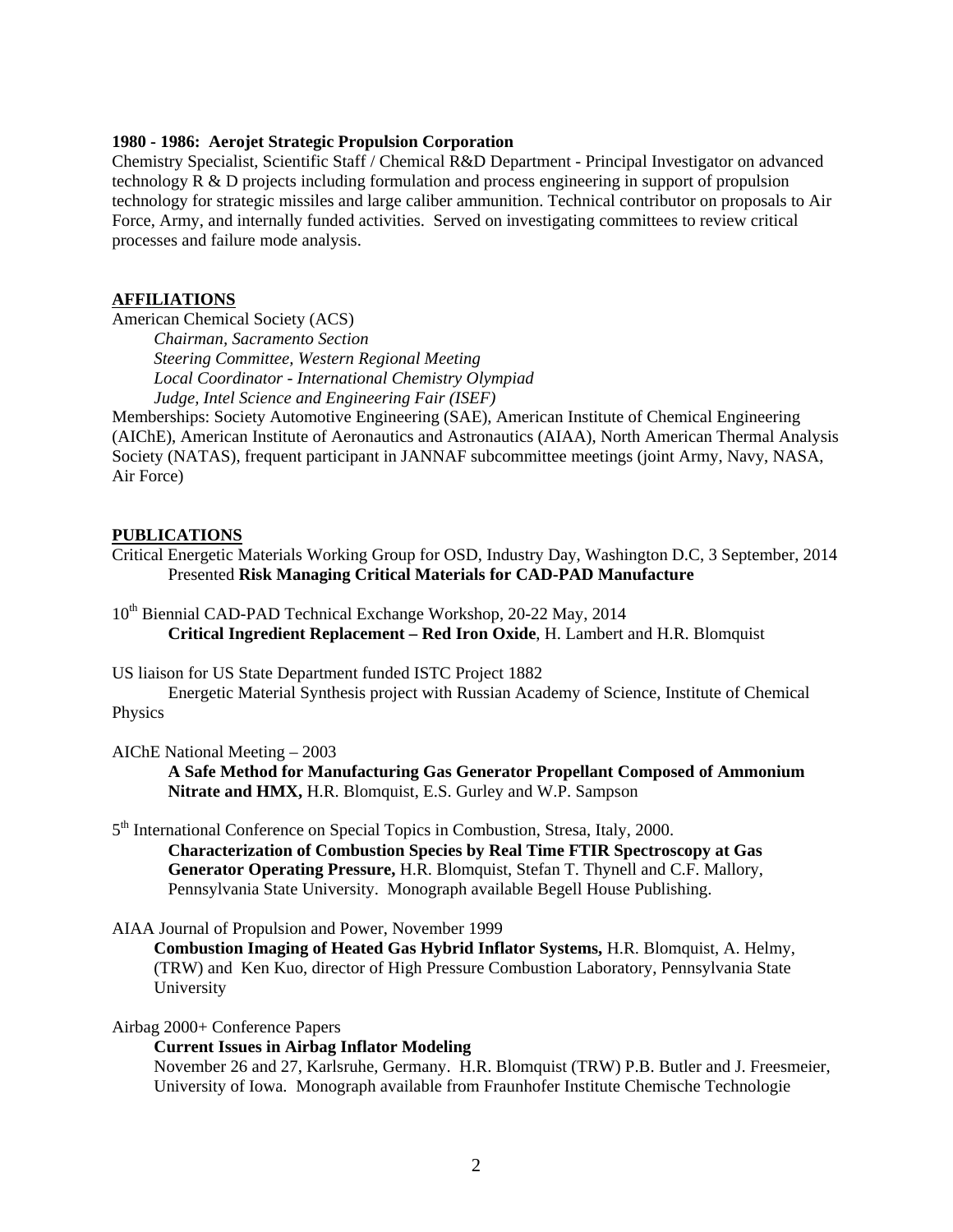#### **Performance Simulation of Combustible Gas Airbag Inflators**

November 26 and 27, Karlsruhe, Germany. H.R. Blomquist, TRW, P.B. Butler and J. Freesmeier, University of Iowa.Monograph available from Fraunhofer Institute Chemische Technologie

NHTSA Airbag Effluent Panel, 19th Annual Workshop on Human Subjects for Biomechanical Research, Nov. 1991

 **"Does Ballistic Tank Testing Simulate Occupant Exposure To Harmful Effluents",** H.R. Blomquist

#### Heat Transfer Journal

 **The Classification of Particles Generated by Propellant Combustion** H.R. Blomquist, J. Sheng (TRW), and Pinar Menguc, University of Kentucky.

- US Air Force Rocket Propulsion Laboratory (confidential), contract final report, 1987 **Multi-mission Missile Propellant,** H.R. Blomquist, A.E. Oberth, M.M. Konarski, R.S. Bruenner, R.B. Steele, and R.V. Alexander. 192 pages.
- US Army Ballistic Research Laboratory (confidential), contract final report, 1986 **High Performance Propulsion for 120mm Gun,** 102 pages.

**Facile Synthesis of 2-Substituted Cyclopentanones,** Tetrahedron Letters, 1982, 23, 3883.

**Cyclohexenones by Barton Fragmentation of Tertiary Alcohols Derived from Furanone/Alkene Photoadducts** Journal of the American Chemical Society, 1982, 104, 4990.

#### **25+ Patents – Listing US Version Only**

- 1 6,902,637 Process for preparing free-flowing particulate phase stabilized ammonium nitrate
- 2 6,875,295 Cool burning gas generating material for a vehicle occupant protection apparatus
- 3 6,860,208 Nitrocellulose gas generating material for a vehicle occupant protection apparatus
- 4 6,802,533 Gas generating material for vehicle occupant protection device
- 5 6,635,131 Gas generating material for a vehicle occupant protection apparatus
- 6 6,627,014 Smokeless gas generating material for a hybrid inflator
- 7 6,605,167 Autoignition material for a vehicle occupant protection apparatus
- 8 6,591,752 Ignition material for an igniter
- 9 6,588,797 Reduced smoke gas generant with improved temperature stability
- 10 6,513,834 Monopropellant smokeless gas generant materials
- 11 6,468,370 Gas generating composition for vehicle occupant protection apparatus
- 12 6,410,682 Polymeric amine for a gas generating material
- 13 6,319,341 Process for preparing a gas generating composition
- 14 6,296,724 Gas generating composition for an inflatable vehicle occupant protection device
- 15 6,238,500 Smokeless gas generating material
- 16 6,231,702 Cool burning ammonium nitrate based gas generating composition
- 17 6,231,701 Vehicle occupant protection device and solid solution gas generating composition therefor